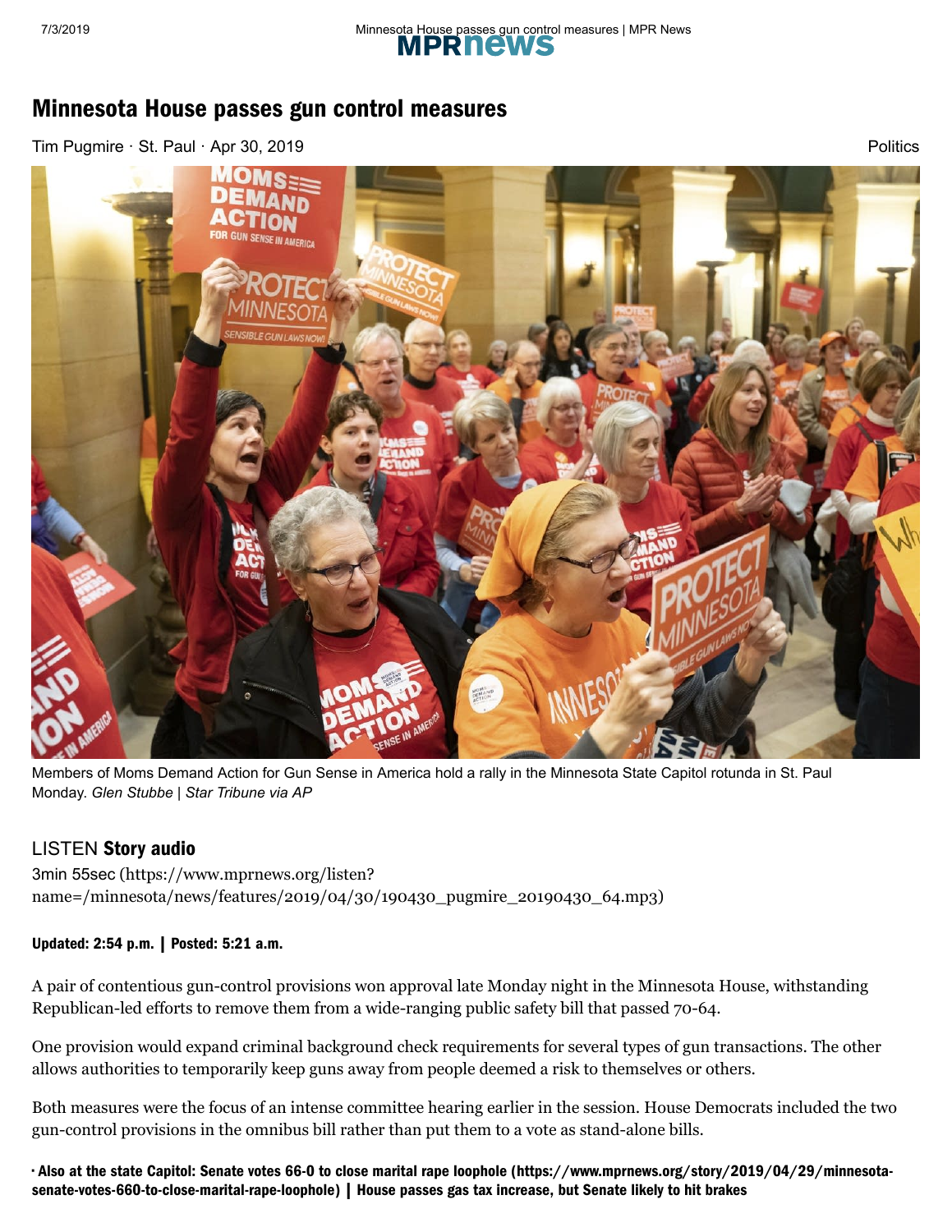#### [\(https://www.mprnews.org/story/2019/04/29/house-passes-gas-tax-increase-but-senate-likely-to-hit-brakes\)](https://www.mprnews.org/story/2019/04/29/house-passes-gas-tax-increase-but-senate-likely-to-hit-brakes) [| Where things stand](https://www.mprnews.org/story/2019/04/29/three-weeks-left-in-session-heres-where-budget-stands) (https://www.mprnews.org/story/2019/04/29/three-weeks-left-in-session-heres-where-budget-stands)

Rep. Dave Pinto, DFL-St. Paul, the author of the background check measure, said the changes would keep guns out of the hands of dangerous people.

"As policymakers we want to be bold. We want to be innovative. But in fact, there is no way in which these provisions are breaking new ground," he said. "These are in use around the country. Legislatures, governors, Republican, Democratic, they're keeping the residents of those states safer, and Minnesota should take the same step as well."

Democrats won majority control of the Minnesota House last fall with many suburban candidates, as well as voters in their districts, calling for stricter gun laws.

"The bill is designed simply to ensure that people who pose a danger to themselves or others that they are not going to be in possession of guns," said first-term Rep. Ruth Richardson, DFL-Mendota Heights, and author of the extreme risk protection orders provision.

Rep. Eric Lucero, R-Dayton, tried to derail the protection orders by suggesting that other potential weapons should also be confiscated.

"We know that if a person is a threat to themselves or another that a firearm is not the sole mechanism by which one could inflict such harm to themselves or another," he said.

Both provisions infringe on constitutional rights, argued Rep. Jim Nash, R- Waconia. Nash contends that the background check measure would do nothing to stop guns from getting into the hands of criminals.

"These are people who will exchange drugs for stolen guns from other states or stolen cash for guns from other states. They've acquired them illegally to go out and commit crimes," he said. "So, somebody who has chosen to do that already is not going to say 'oh, I should probably get a background check before I commit a crime.'"

The Republican-controlled Senate has not taken up any gun-related bills this session and has no plans to. Senate Majority Leader Paul Gazelka, R-Nisswa, says he was willing to hold a hearing, but only if the House passed stand-alone bills.

"I don't want to waste more time on that. It's not going to be in our judiciary bills," he said. "The bills are dead."

At a rally before the vote, House Speaker Melissa Hortman, DFL-Brooklyn Park, thanked gun-control advocates for their work in last year's election. But conceding the uphill fight in the Senate, she said their help is needed again next year.

"You know the forces that oppose these changes in law are strong. They have money behind them, and they will be going after some of our most vulnerable members," she said. "So, it's really important that you're with us today and you're with us on the trail and you're with us to the end."

In addition to the gun measures, the larger House public safety budget bill includes increased funding for the hiring of correctional officers, a ban on private prisons, new guidelines for sexual assault investigations and the establishment of a task force to look at legalizing recreational marijuana.

*Correction (April 30, 2019): An earlier version of this story incorrectly stated that a provision would expand background checks to all gun transactions.*

### [Stay Informed](https://www.mprnews.org/newsletter)

Subscribe to our politics newsletter.

#### **Email Address**

you@email.com

 $\frac{1}{2}$  https://www.mprovems.org/story/2019/04/30/minnesota-house-passes-gun-control-measures 2/30/30/minnesota-house-passes-gun-control-measures 2/30/30/minnesota-house-passes-gun-control-measures 2/30/30/30/30/30/30/3 **Zip Code**